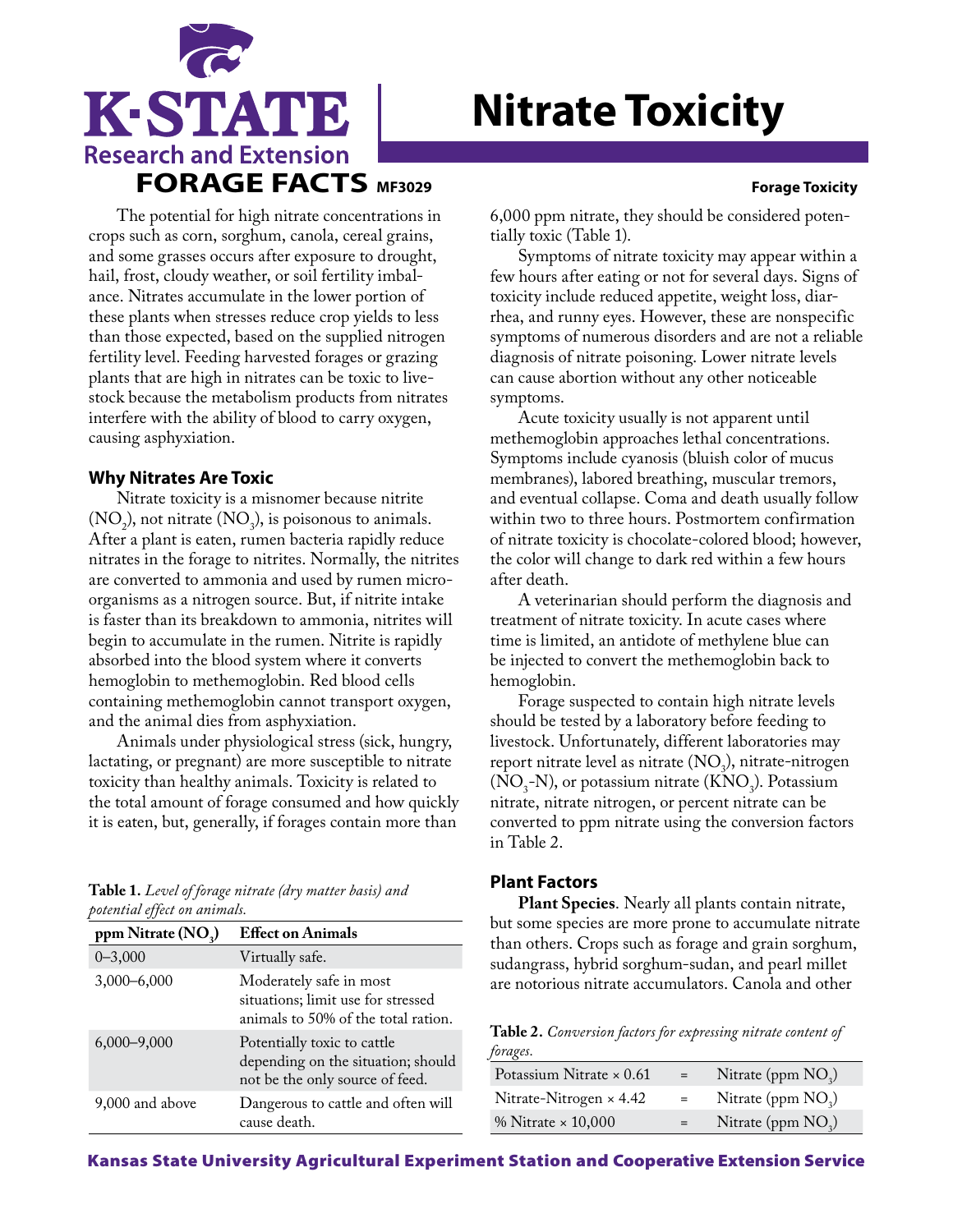brassica species (e.g. radishes, turnips) take up nitrogen effectively and can accumulate dangerous concentrations of nitrates. Weed species such as kochia, lambsquarters, sunflower, pigweed, and Johnsongrass also are often high in nitrate. Under certain environmental and managerial conditions, corn and cereal grains like wheat and oats, and other plants can accumulate potentially toxic levels of nitrate. Under extreme stress, legumes such as alfalfa and soybeans also can accumulate nitrate.

**Stage of Growth.** Nitrate content generally is highest in young plant growth and decreases with maturity. Sorghums and sudangrasses, however, are exceptions because concentrations can remain high in mature plants. If plants are stressed at any stage of growth, they can accumulate nitrate.

**Plant Parts.** Highest nitrate levels occur in the lower one-third of the plant stalk. Nitrate concentrations tend to be low in leaves because nitrate reductase enzyme levels are high there. Grain does not contain appreciable amounts of nitrate. In canola, nitrate concentrations can be 10 times greater in petioles than in leaves.

### **Environmental Factors**

**Drought.** Nitrates accumulate in plants during periods of moderate drought because the roots continually absorb nitrate, but very high daytime temperatures inhibit its conversion to amino acids. During a severe drought, lack of moisture prevents nitrate absorption by plant roots. Following a rain, however, the roots rapidly absorb nitrate and accumulate high levels. After a drought-ending rain, nitrates will be metabolized to normal levels after at least two weeks with optimum conditions.

**Sunlight.** Shaded plants lack sufficient photosynthetic energy to convert nitrate to amino acids. Extended periods of cloudy weather increase nitrate content and dangerously high levels can occur when wet, overcast days follow a severe drought.

**Frost, Hail, or Disease.** Conditions such as hail, light frost, herbicide drift, or plant disease can damage plant leaf area and reduce photosynthetic activity. With less available energy, nitrate reduction is inhibited and nitrates accumulate in the plant.

**Temperature.** Low temperatures (lower than 55 degrees Fahrenheit) in the spring or fall retard photosynthesis of warm-season plants and favor nitrate accumulation. Extremely high temperatures also increase concentrations by reducing nitrate reductase activity.

### **Management Factors**

**Fertilization.** Applying large amounts of manure or other nitrogen fertilizers, particularly late in the season, increases nitrate concentrations in plants. Split nitrogen applications provide better nutrient distribution and reduce the potential for toxicity. This is particularly important with canola, which has been documented to increase leaf nitrate concentrations nearly linearly with increasing amounts of preplant nitrogen fertilization. This is another good reason to limit fall nitrogen applications in canola to one-third of the planned total.

**Harvest Technique.** Silages made from stressed forages should be analyzed after ensiling because the fermentation process usually converts about 50 percent of the nitrates to a nontoxic form. If forages are harvested as hay, nitrate concentrations remain virtually unchanged over time.

High-nitrate forages may be grazed, but a dry roughage should be fed first to limit intake. Light to moderate stocking rates should be used because overgrazing forces cattle to eat the stems, which contain the highest nitrate levels. Grazing livestock should be removed from potentially susceptible forage for at least seven to 14 days after a drought-ending rain. Lush regrowth of heavily fertilized grasses can contain high nitrate concentrations and should not be grazed. If plants are fed as green chop, the harvested forage should be fed immediately after cutting and not allowed to heat.

#### **Feeding High-Nitrate Forages**

Before feeding or grazing potentially troublesome plants such as sorghum, sudangrass, or canola, have the forage analyzed for nitrates. Environmental conditions in Kansas create high nitrate concentrations in some forages virtually every year. In situations where this is a possibility, nitrate analysis is necessary to determine if the feed is potentially toxic. High-nitrate forages can be fed to animals if proper precautions are taken.

**Gradually Adapt Cattle to High-Nitrate Feeds.** Nitrate toxicity frequently occurs in animals without prior exposure to nitrates. If nitrate levels in the forage are not excessively high (e.g., over 9,000 ppm) the animal will usually be able to adapt somewhat to increasing amounts in the feed. Frequent feeding in limited amounts throughout the day rather than large amounts once daily will increase the total amount that can be fed safely.

**Dilute With Other Feeds.** Based on nitrate analysis, blend high-nitrate forage so that the overall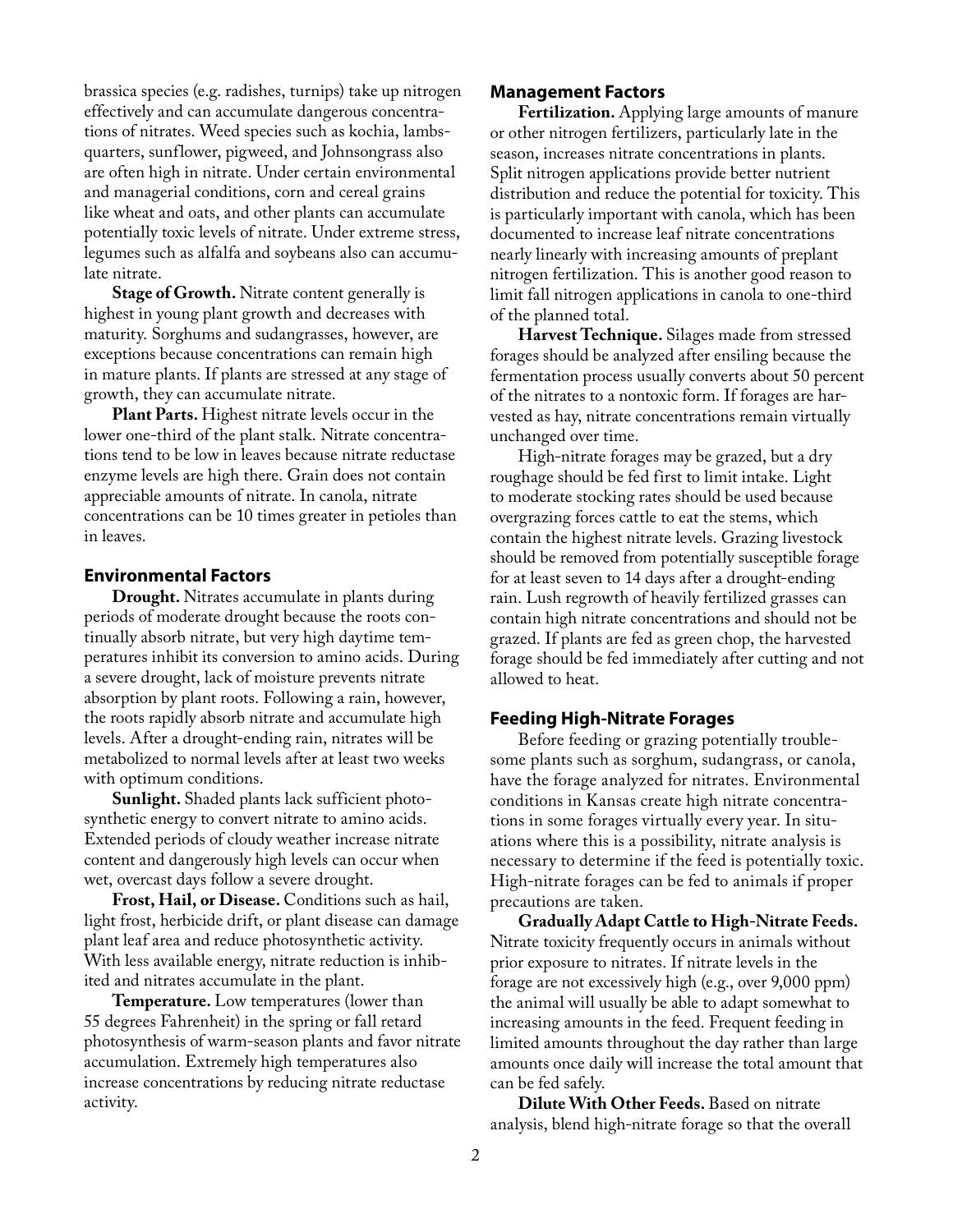diet contains less than 5,000 ppm nitrate on a dry basis. After three to four weeks of feeding, the animals normally become adjusted to nitrates and the proportion of high-nitrate forage can be increased somewhat.

**Supplement Grain.** Feeding 2 to 5 pounds of grain or by-product dilutes the amount of nitrate in the total ration and provides the energy necessary for bacteria to quickly convert nitrite to ammonia. Molasses also can provide needed energy for nitrite reduction but may be cost prohibitive.

**Feed a Balanced Ration.** Formulate rations to ensure adequate protein, energy, vitamin A, and other nutrients. Nitrates may increase the requirement for vitamin A, but excessive supplementation is unjustified. Nonprotein nitrogen (urea) may not be well utilized and should not be fed with high-nitrate forages.

**Do not Feed to Stressed Livestock.** Animals that are sick, hungry, pregnant, or lactating have a lower tolerance for nitrates than healthy animals.

**Provide Clean Drinking Water.** Frequent intake of high-quality water is important for optimal rumen fermentation. Analyze the livestock water supply to determine whether it is contributing to the nitrate burden of cattle. Ponds or ditches that collect runoff from feedlots, heavily fertilized fields, septic tanks, or manure piles are likely polluted with nitrates.

# **Summary Guidelines to Reduce Nitrate Toxicity**

- Pay close attention to potentially troublesome plants, such as sorghum, sudangrass, other summer annuals, and brassica species, which often have high nitrate levels.
- Avoid excessive application of manure or nitrogen fertilizer.
- When harvesting high-nitrate forages, raise the cutter bar 6 to 12 inches to exclude basal stalks. This also will minimize harvesting many weed species that have accumulated nitrate from shading.
- Delay harvesting any stressed forages after conditions improve. Two weeks of favorable weather generally are required for plants to reduce accumulated nitrate.
- Never feed green chop that has heated after cutting or been held overnight.
- Harvest plants containing high levels of nitrate as silage rather than as hay.
- Have representative samples of suspect forage analyzed before feeding.